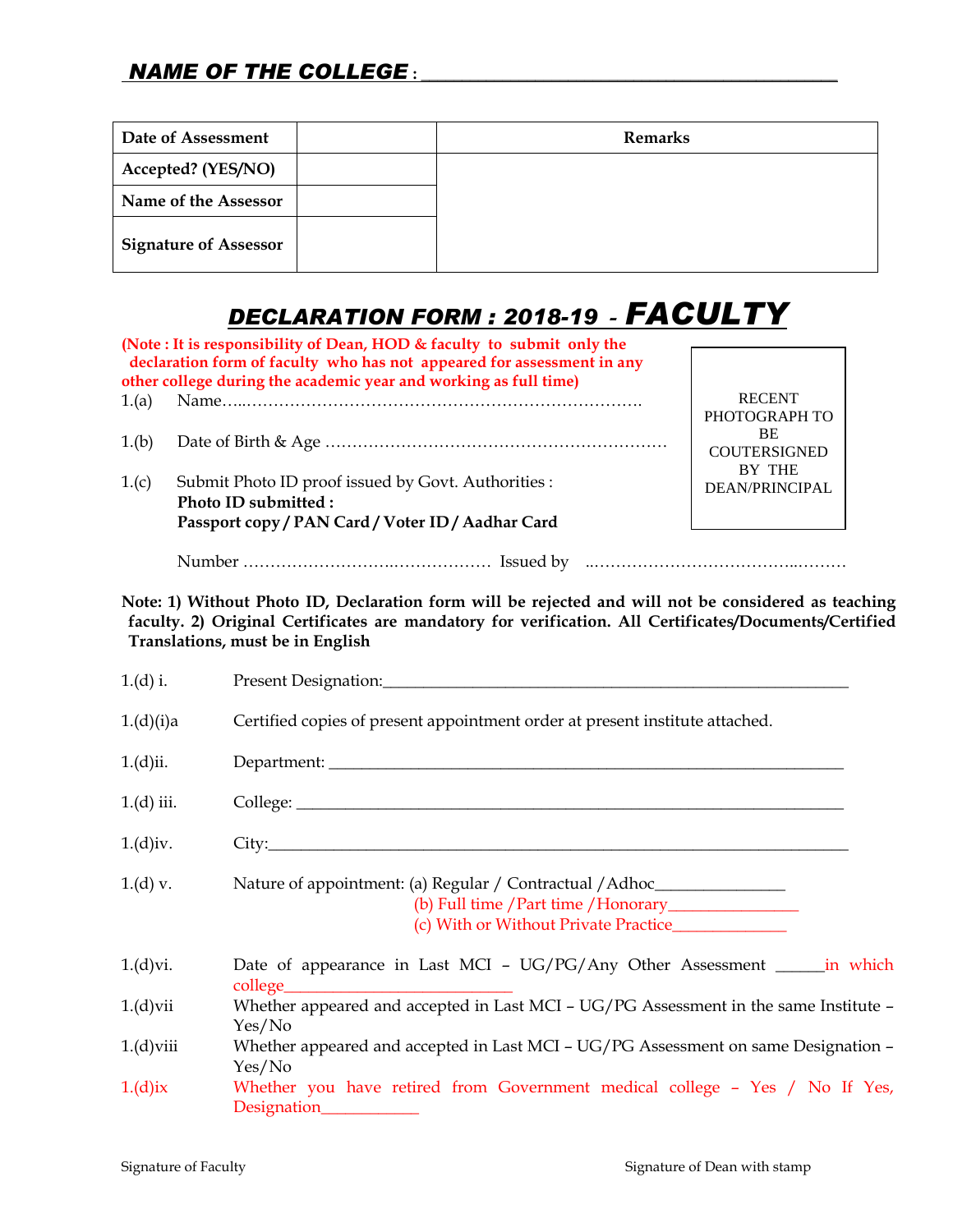| 1(e)      | (a) |                                 | Present Residential Address of employee :                                                                                        |                                                                                           |
|-----------|-----|---------------------------------|----------------------------------------------------------------------------------------------------------------------------------|-------------------------------------------------------------------------------------------|
| 1.(e) (b) |     |                                 | Permanent Residential Address of Employee :                                                                                      |                                                                                           |
| 1(f)      |     | Yes                             | MET or in your college under Regional Centre observership?<br>No                                                                 | Have you undergone Training in "Basic Course Workshop" at MCI Regional Centre in          |
|           | RC  | If yes, give details.           | Name of MCI Regional Centre where<br>Training was done/If training was done in<br>college, give the details of the observer from | Date <i>and place</i> of training                                                         |
| 1. (g)    |     | as a proof of residence. Yes/No |                                                                                                                                  | Copy of Passport/Voter Card/Electricity Bill/Landline Telephone Bill/Aadhar Card/attached |
| 1. (h)    |     | <b>Contact Particulars:</b>     |                                                                                                                                  | (with STD code)                                                                           |
|           |     |                                 |                                                                                                                                  |                                                                                           |
|           |     |                                 |                                                                                                                                  |                                                                                           |
|           |     |                                 |                                                                                                                                  |                                                                                           |

1. (I) Date of joining present institution: \_\_\_\_\_\_\_\_\_\_\_\_\_\_\_\_\_\_\_\_\_\_\_ as \_\_\_\_\_\_\_\_\_\_\_\_\_\_\_\_\_\_\_\_\_\_\_\_

1. (j) Joining report at the present institute attached – Yes/No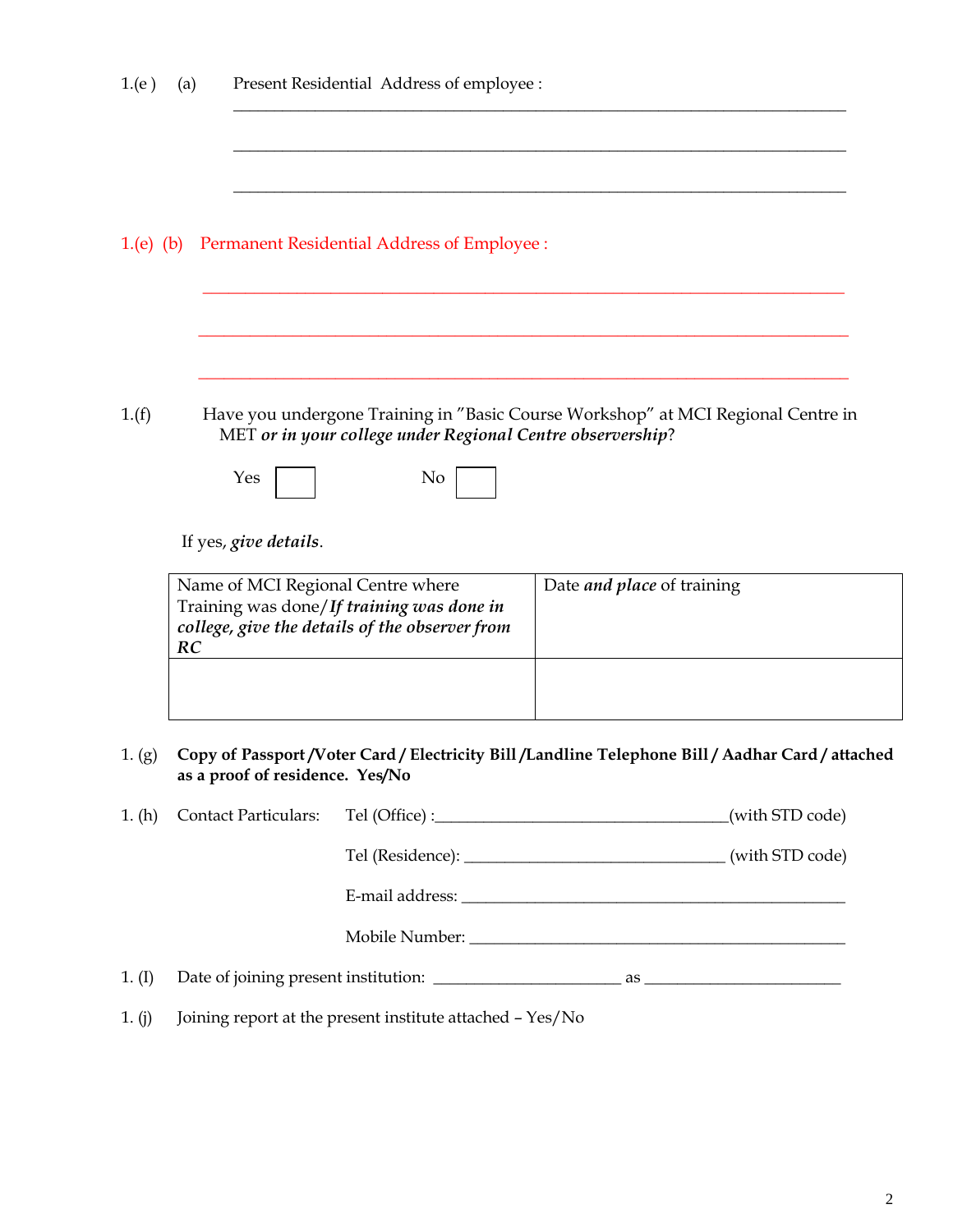### 2. Qualifications:

| Qualification     | College | University | Year | Registration<br>No. with<br>date | Name of the State<br><b>Medical Council</b> |
|-------------------|---------|------------|------|----------------------------------|---------------------------------------------|
| <b>MBBS</b>       |         |            |      |                                  |                                             |
| MD/MS/DNB<br>/PhD |         |            |      |                                  |                                             |
| Subject : _____   |         |            |      |                                  |                                             |
| DM/M.Ch.          |         |            |      |                                  |                                             |
| Subject : _____   |         |            |      |                                  |                                             |

**Note:** For PG-Post PG qualification additional Registration certificate particulars be furnished and subject be after scoring out whichever is not applicable.

#### 2. (a ) **Copy of Degree certificates of MBBS and PG degree attached – Yes/No**

#### 2. (b ) **Copy of Registration of MBBS and PG degree attached – Yes/No**

3 (a). Details of the teaching experience till date.

| Designation            | Department | Name of     | From     | To       | <b>Total</b>             |
|------------------------|------------|-------------|----------|----------|--------------------------|
|                        |            | Institution | DD/MM/YY | DD/MM/YY | Experience<br>in years & |
|                        |            |             |          |          | months                   |
| Junior Resident        |            |             |          |          |                          |
| Senior Resident        |            |             |          |          |                          |
| Tutor                  |            |             |          |          |                          |
| Assistant<br>Professor |            |             |          |          |                          |
| Associate<br>Professor |            |             |          |          |                          |
| Professor              |            |             |          |          |                          |

**Note:- Tutor / Resident working in Anesthesia and Radio-diagnosis must have 3 years teaching experience in the respective departments in a recognized/permitted medical institute to be consider as senior resident.**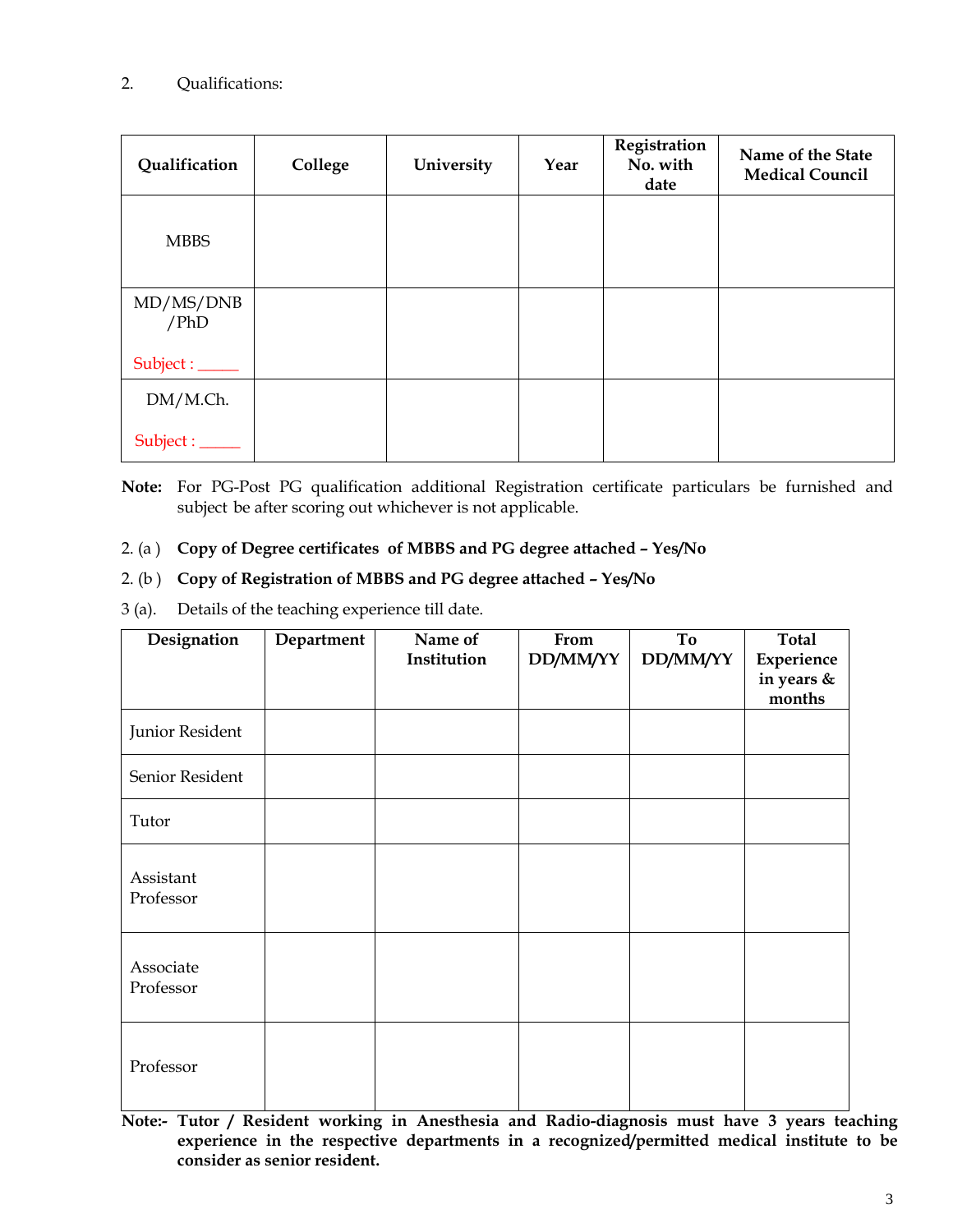#### **3(b). To be filled in by Ex Army Personnel only:**

| S.No. | Designation                  | Institution | Period |    |  |
|-------|------------------------------|-------------|--------|----|--|
|       |                              |             | From   | To |  |
| 1.    | <b>Graded Specialist</b>     |             |        |    |  |
| 2.    | <b>Classified Specialist</b> |             |        |    |  |
| 3.    | <b>Advisor</b>               |             |        |    |  |

Note: Have you been considered in any UG/PG inspection at any other institution/medical college during last 3 years. If yes, please give details.

 $\overline{\phantom{a}}$  , and the contribution of the contribution of the contribution of the contribution of the contribution of the contribution of the contribution of the contribution of the contribution of the contribution of the

4. Before joining present institution I was working at \_\_\_\_\_\_\_\_\_\_\_\_\_\_\_\_\_\_\_\_\_\_\_\_\_ as and relieved on **a** after resigning / retiring /Transferring (**Relieving order is enclosed from the previous institution)**.

\_\_\_\_\_\_\_\_\_\_\_\_\_\_\_\_\_\_\_\_\_\_\_\_\_\_\_\_\_\_\_\_\_\_\_\_\_\_\_\_\_\_\_\_\_\_\_\_\_\_\_\_\_\_\_\_\_\_\_\_\_\_\_\_\_\_\_\_\_\_\_\_\_\_\_\_\_\_\_\_\_\_ \_\_\_\_\_\_\_\_\_\_\_\_\_\_\_\_\_\_\_\_\_\_\_\_\_\_\_\_\_\_\_\_\_\_\_\_\_\_\_\_\_\_\_\_\_\_\_\_\_\_\_\_\_\_\_\_\_\_\_\_\_\_\_\_\_\_\_\_\_\_\_\_\_\_\_\_\_\_\_\_\_\_

 $\mathcal{L}_\mathcal{L} = \{ \mathcal{L}_\mathcal{L} = \{ \mathcal{L}_\mathcal{L} = \{ \mathcal{L}_\mathcal{L} = \{ \mathcal{L}_\mathcal{L} = \{ \mathcal{L}_\mathcal{L} = \{ \mathcal{L}_\mathcal{L} = \{ \mathcal{L}_\mathcal{L} = \{ \mathcal{L}_\mathcal{L} = \{ \mathcal{L}_\mathcal{L} = \{ \mathcal{L}_\mathcal{L} = \{ \mathcal{L}_\mathcal{L} = \{ \mathcal{L}_\mathcal{L} = \{ \mathcal{L}_\mathcal{L} = \{ \mathcal{L}_\mathcal{$ 

5 . Number of Research publications in Index Journals:

- 5. (a ) International Journals:\_\_\_\_\_\_\_\_\_\_\_\_\_\_\_\_\_\_\_\_\_\_\_\_\_\_\_\_\_\_\_\_\_\_\_\_\_\_\_\_\_\_\_\_\_\_\_\_\_\_\_\_\_\_\_
- 5. (b) National Journals:  $\Box$

5. (c ) State/Institutional Journals:\_\_\_\_\_\_\_\_\_\_\_\_\_\_\_\_\_\_\_\_\_\_\_\_\_\_

- 6. (a) My PAN Card No. is \_\_\_\_\_\_\_\_\_\_\_\_\_\_\_\_\_\_\_\_\_\_.
- 6. (b) My Aadhar Card No. is \_\_\_\_\_\_\_\_\_\_\_\_\_\_\_\_\_\_\_\_\_.
- 6. (c) I have drawn total emoluments from this college in the current financial year as under:-

| Month             | <b>Amount Received</b> | <b>TDS</b> |
|-------------------|------------------------|------------|
| <b>April 2017</b> |                        |            |
| <b>May 2017</b>   |                        |            |
| <b>June 2017</b>  |                        |            |
| <b>July 2017</b>  |                        |            |
| August 2017       |                        |            |
| September 2017    |                        |            |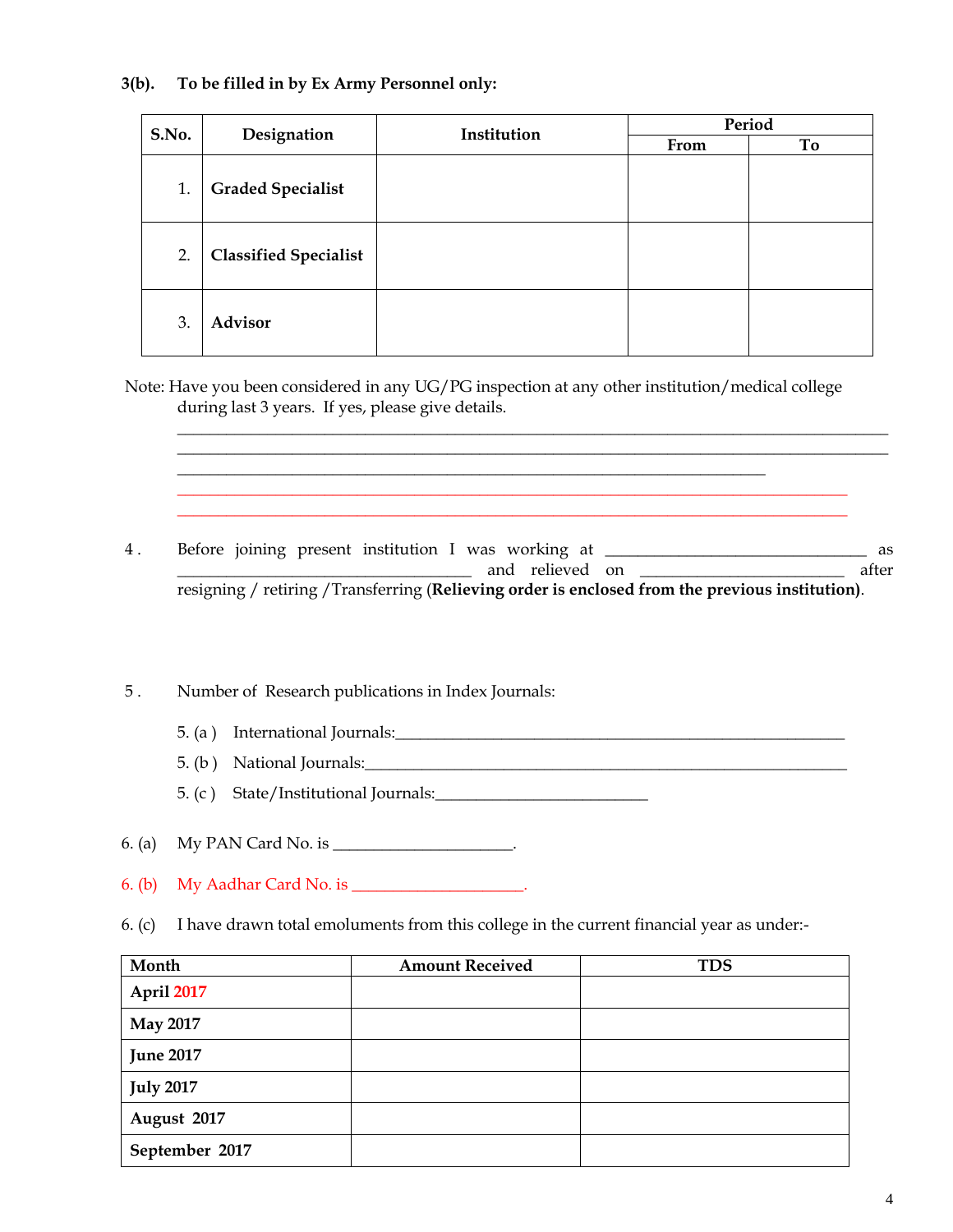| October 2017      |  |
|-------------------|--|
| November 2017     |  |
| December 2017     |  |
| January 2018      |  |
| February 2018     |  |
| <b>March 2018</b> |  |

6. (c ) (Copy of my PAN & Form 16 (TDS certificate) for financial year 2016-17 are attached)

#### **DECLARATION**

| 1. |                                                                                                                                                                                        |
|----|----------------------------------------------------------------------------------------------------------------------------------------------------------------------------------------|
|    |                                                                                                                                                                                        |
|    | and do hereby give an undertaking that I am a full time teacher in                                                                                                                     |
|    |                                                                                                                                                                                        |
|    | Institute.                                                                                                                                                                             |
| 2. | I have not presented myself to any other Medical College / Institution as a faculty / Resident in<br>the current academic year for the purpose of MCI assessment.                      |
| 3. | not having private practice anywhere OR I am practicing at<br>L<br>am                                                                                                                  |
|    |                                                                                                                                                                                        |
|    | of practice are __________ to _________.Further I state that I am not doing any Private Practice or not                                                                                |
|    | working in any other hospital during college hours.                                                                                                                                    |
| 4. | Complete details with regard to work experience has been provided & nothing has been concealed by<br>me.                                                                               |
| 5. | I am not working in any other medical college/dental college in the State or outside the State in<br>any capacity: Regular / Contractual / Adhoc --- Full time / Part time / Honorary. |

6. It is declared that each statement and/or contents of this declaration and /or documents, certificates submitted along with the declaration form, by the undersigned are absolutely true, correct and authentic. In the event of any statement made in this declaration subsequently turning out to be incorrect or false the undersigned has understood and accepted that such misdeclaration in respect to any content of this declaration shall also be treated as a gross misconduct thereby rendering the undersigned liable for necessary disciplinary action (including removal of his name from Indian Medical Register).

#### **SIGNATURE OF THE EMPLOYEE**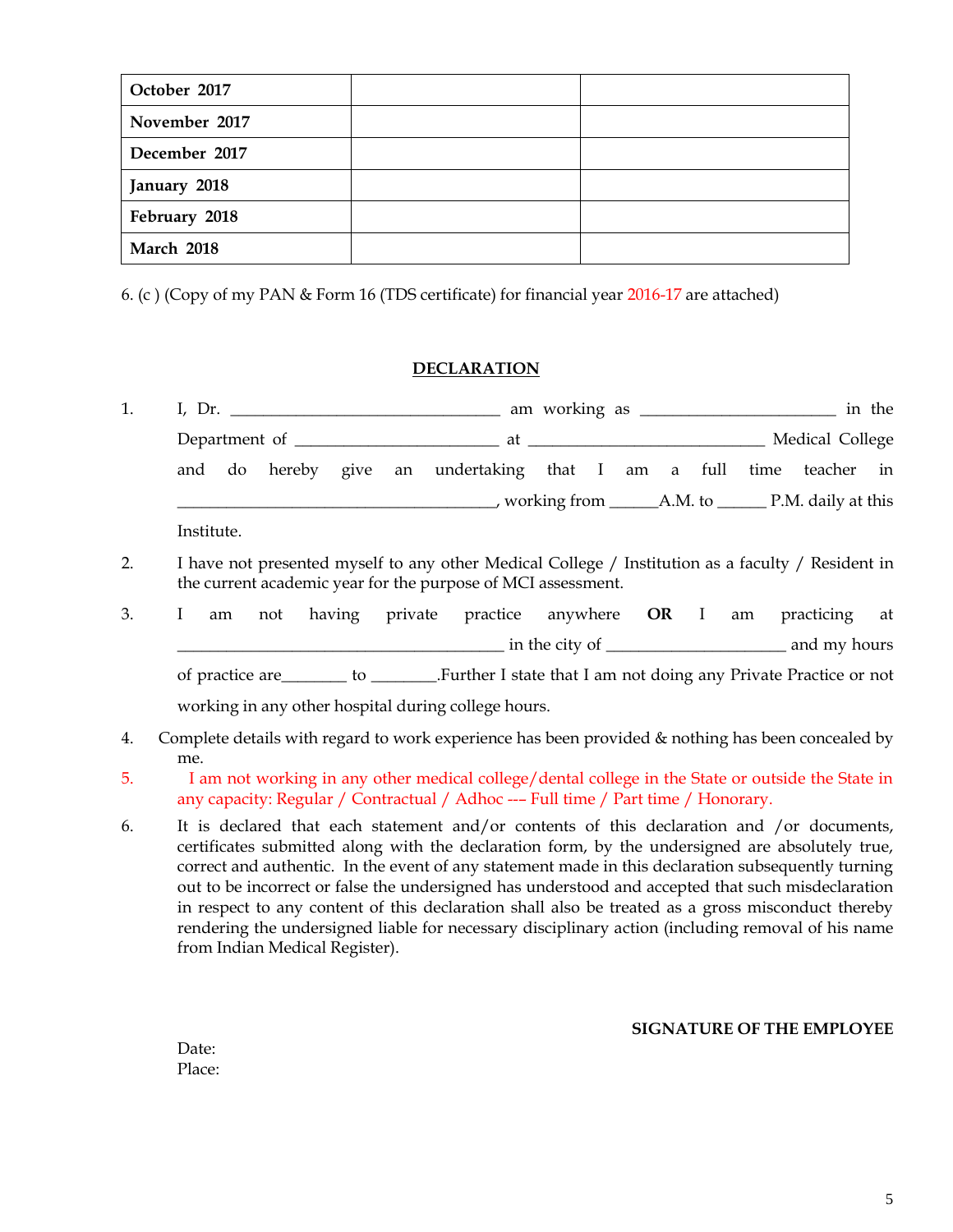#### **ENDORSEMENT**

- 1. This endorsement is the certification that the undersigned has satisfied himself /herself about the correctness and veracity of each content of this declaration and endorses the above mentioned declaration as true and correct. **I have verified the certificates / documents submitted by the candidate with the original certificates/documents as submitted by the teacher to the Institute and with the concerned Institute and have found them to be correct and authentic.**
- 2. I also confirm that Dr. \_\_\_\_\_\_\_\_\_\_\_\_\_\_\_\_\_\_\_\_\_\_\_\_\_\_\_\_\_\_\_\_\_ is not practicing or carrying out any other activity during college working hours i.e. from \_\_\_\_\_\_\_ to \_\_\_\_\_\_\_\_, since he/she has joined the Institute.
- 3. In the event of this declaration turning out to be either incorrect or any part of this declaration subsequently turning out to be incorrect or false it is understood and accepted that the undersigned shall also be equally responsible besides the declarant himself/herself for any such misdeclaration or misstatement.

Date: Signed by the HOD Countersigned with stamp by the Place: Director/Dean/Principal

#### **REMARKS**

| S.No | Documents                                                         | Submitted     |
|------|-------------------------------------------------------------------|---------------|
| 1.   | Recent Passport size photo of the Employee, Signed by Dean /      | Yes / No      |
|      | Principal of the college.                                         |               |
| 2.   | Photo ID proof issued by Govt. Authorities : Passport / PAN       | Yes / No      |
|      | Card / Voter ID / Aadhar Card                                     |               |
| 3.   | Certified copies of present appointment order at present          | Yes / No      |
|      | Institute.                                                        |               |
| 4.   | Copy of Passport / Voter Card / Electricity Bill / Telephone Bill | Yes $/$ No    |
|      | / Aadhar Card / Dean's allotment letter attached as a proof of    |               |
|      | present residence.                                                |               |
| 4(a) | Copy of Passport / Voter Card / Electricity Bill / Telephone Bill | Yes / No      |
|      | / Aadhar Card attached as a proof of permanent residence.         |               |
| 5.   | Joining report at the present institute.                          | No<br>Yes     |
| 6.   | Copies of Degree certificates of MBBS and PG degree.              | No<br>Yes.    |
| 7.   | Copies of Registration of MBBS and PG degree.                     | No<br>Yes     |
| 8.   | Copy of experience certificate for all teaching appointments      | No<br>Yes /   |
|      | held before joining present institute.                            |               |
| 9.   | Relieving order from the previous institution.                    | No<br>Yes     |
| 10.  | PAN Card                                                          | No<br>Yes     |
| 11.  | Form 16 (TDS certificate) for the last financial year.            | No<br>Yes     |
| 12.  | Letter head (in case of teachers who are practicing)              | No<br>Yes     |
| 13.  | Copy of U.G. recognized teacher letter from affiliated            | $/$ No<br>Yes |
|      | University.                                                       |               |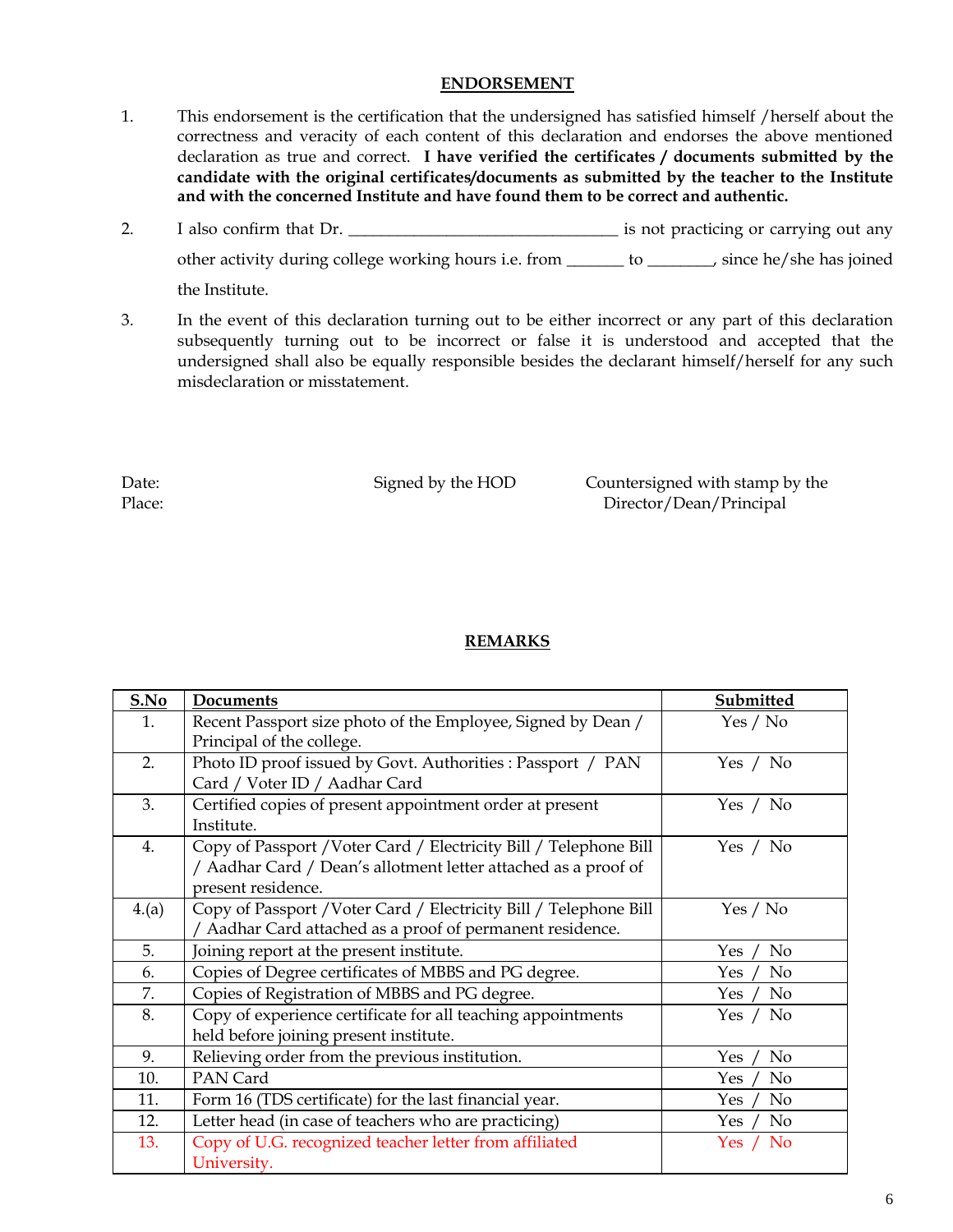| Copy of P.G. recognized teacher letter from affiliated<br>  University.(for P.G. Assessment) | Yes / No |
|----------------------------------------------------------------------------------------------|----------|
| Copy of Aadhar Card                                                                          | Yes / No |

**Signed by the Teacher:** Signed by the HOD: **Date : Date :**

**Countersigned with stamp by Dean / Principal: Date :**

**Signed & Verified by the Assessor :** 

**Date :** 

#### **NOTE :**

- **1. The Declaration Form will not be accepted and the person will not be counted as teacher if any of the above documents are not enclosed / attached with the Declaration Form.**
- **2. The person will not be counted as a teacher if the original of Photo ID proof, Registration Certificates / Degree certificates / PAN Card / State Medical Council ID (if issued) are not produced for verification at the time of assessment.**
- **3. All the teachers must submit the revised declaration form in this format only. (Any declaration form submitted in an old format will not be accepted and he will not be counted as a teacher.)**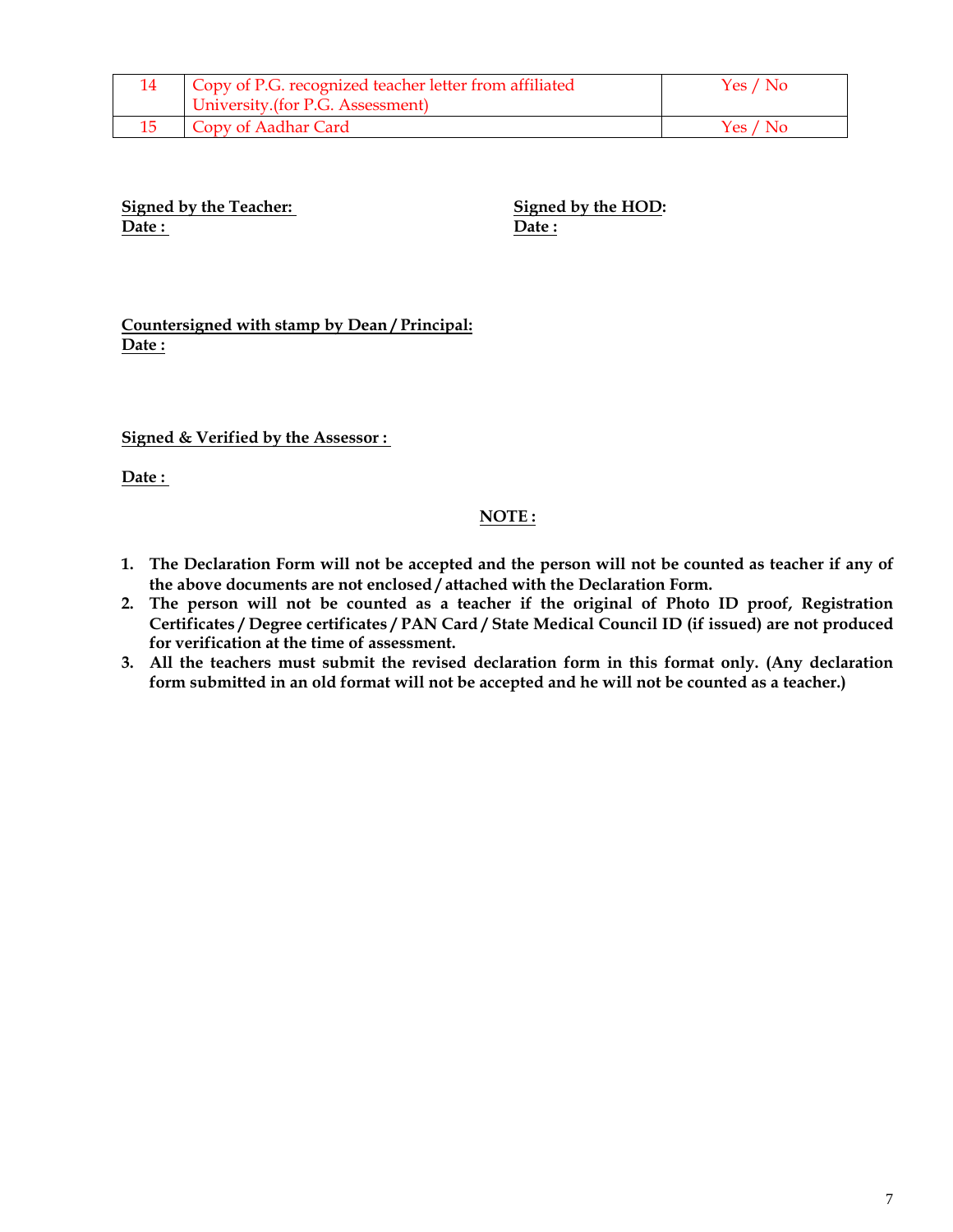## *NAME OF THE COLLEGE* **: \_\_\_\_\_\_\_\_\_\_\_\_\_\_\_\_\_\_\_\_\_\_\_\_\_\_\_\_\_\_\_\_\_\_\_\_\_\_\_\_\_\_\_\_\_\_\_\_\_\_\_\_\_**

| Date of Assessment           | <b>Remarks</b> |
|------------------------------|----------------|
| Accepted? (YES/NO)           |                |
| Name of the Assessor         |                |
| <b>Signature of Assessor</b> |                |

# *DECLARATION FORM : 2018-19 – RESIDENT (SR/JR)*

|       | (Note: It is responsibility of Dean, HOD & resident to submit only the                                                                   |                                      |
|-------|------------------------------------------------------------------------------------------------------------------------------------------|--------------------------------------|
|       | declaration form of resident, who has not appeared for assessment in any<br>other college during academic year and working as full time) | <b>RECENT</b><br>PHOTOGRAPH TO<br>BE |
| 1.(a) |                                                                                                                                          | <b>COUTERSIGNED</b>                  |
| 1.(b) |                                                                                                                                          | <b>BY THE</b>                        |
| 1.(c) | Submit Photo ID proof issued by Govt. Authorities:                                                                                       | DEAN/PRINCIPAL                       |
|       | Photo ID submitted :                                                                                                                     |                                      |
|       | Passport copy / PAN Card / Voter ID/Aadhar Card.                                                                                         |                                      |
|       |                                                                                                                                          |                                      |

**Note: 1) Without Photo ID, Declaration form will be rejected and will not be considered as teaching faculty. 2) Original Certificates are mandatory for verification. All Certificates/Documents/Certified Translations, must be in English**

1.(d) i. Present Designation:

| 1.(d)ii.     | Department: _________                                                                            |
|--------------|--------------------------------------------------------------------------------------------------|
| $1.(d)$ iii. |                                                                                                  |
| $1.(d)$ iv.  |                                                                                                  |
| 1.(d)v.      | Date of appearance in Last MCI - UG/PG/Any Other Assessment _______ in which<br>$\text{college}$ |
| 1.(d)vi      | Whether appeared and accepted in Last MCI - UG/PG Assessment in the same Institute -<br>Yes/No   |
| $1.(d)$ vii  | Whether appeared and accepted in Last MCI - UG/PG Assessment on same Designation -<br>Yes/No     |
| 1(e)i.       | Campus / Present address of Resident :                                                           |

 $\overline{\phantom{a}}$  , and the contribution of the contribution of the contribution of the contribution of the contribution of the contribution of the contribution of the contribution of the contribution of the contribution of the

Signature of Resident Signature of Resident Signature with stamp of Dean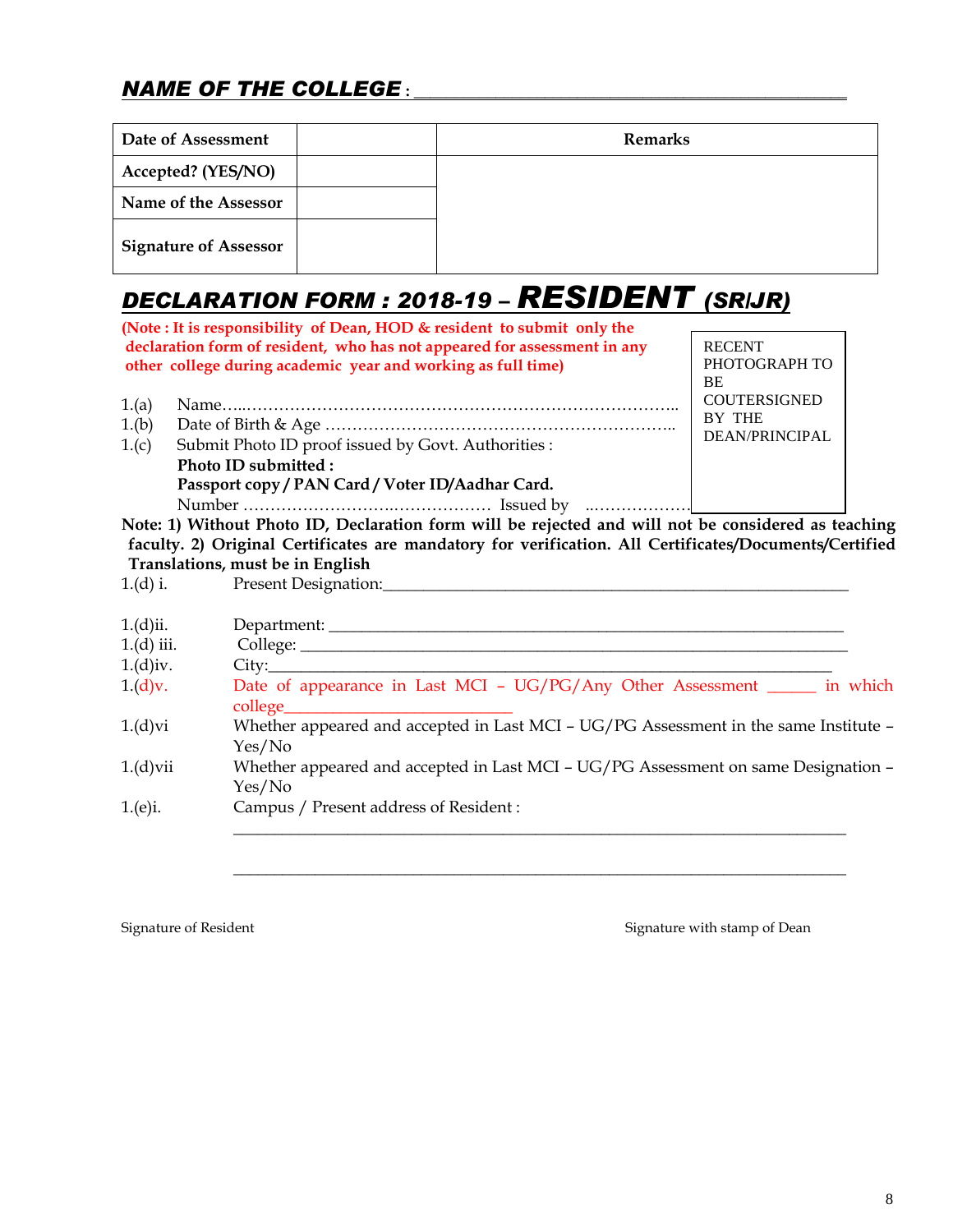| $1(e)$ ii. |  | <b>Permanent Address of Resident:</b> |                                                                                           |                 |  |
|------------|--|---------------------------------------|-------------------------------------------------------------------------------------------|-----------------|--|
|            |  |                                       |                                                                                           |                 |  |
|            |  |                                       |                                                                                           |                 |  |
| 1.(f)      |  |                                       | Copy of Room Allotment Letter and permanent residential address proof attached. Yes / No. |                 |  |
| 1(g)       |  | <b>Contact Particulars:</b>           | Tel (Office):                                                                             | (with STD code) |  |
|            |  |                                       |                                                                                           | (with STD code) |  |
|            |  |                                       | E-mail address:                                                                           |                 |  |
|            |  |                                       | Mobile Number:                                                                            |                 |  |

- 1.(h) Date of joining present institution : \_\_\_\_\_\_\_\_\_\_\_\_\_\_\_\_\_\_\_\_\_\_\_ as \_\_\_\_\_\_\_\_\_\_\_\_\_\_\_\_
- 1.(i) Joining report at the present institute attached Yes/No
- 2. Qualifications :

| Qualification               | College | University | Year | Registration<br>No-with<br>date | Name of the State<br><b>Medical Council</b> |
|-----------------------------|---------|------------|------|---------------------------------|---------------------------------------------|
| MBBS                        |         |            |      |                                 |                                             |
| MD/MS/DNB<br>Subject :_____ |         |            |      |                                 |                                             |
| DM/M.Ch.<br>Subject : _____ |         |            |      |                                 |                                             |

**Note:** For PG-Post PG qualification additional Registration certificate particulars be furnished and subject be furnished within brackets after scoring out whichever is not applicable.

2.(a ) **Copies of Degree certificates of MBBS and PG degree attached – Yes/No**

2.(b ) **Copies of Registration of MBBS and PG degree attached Yes/No**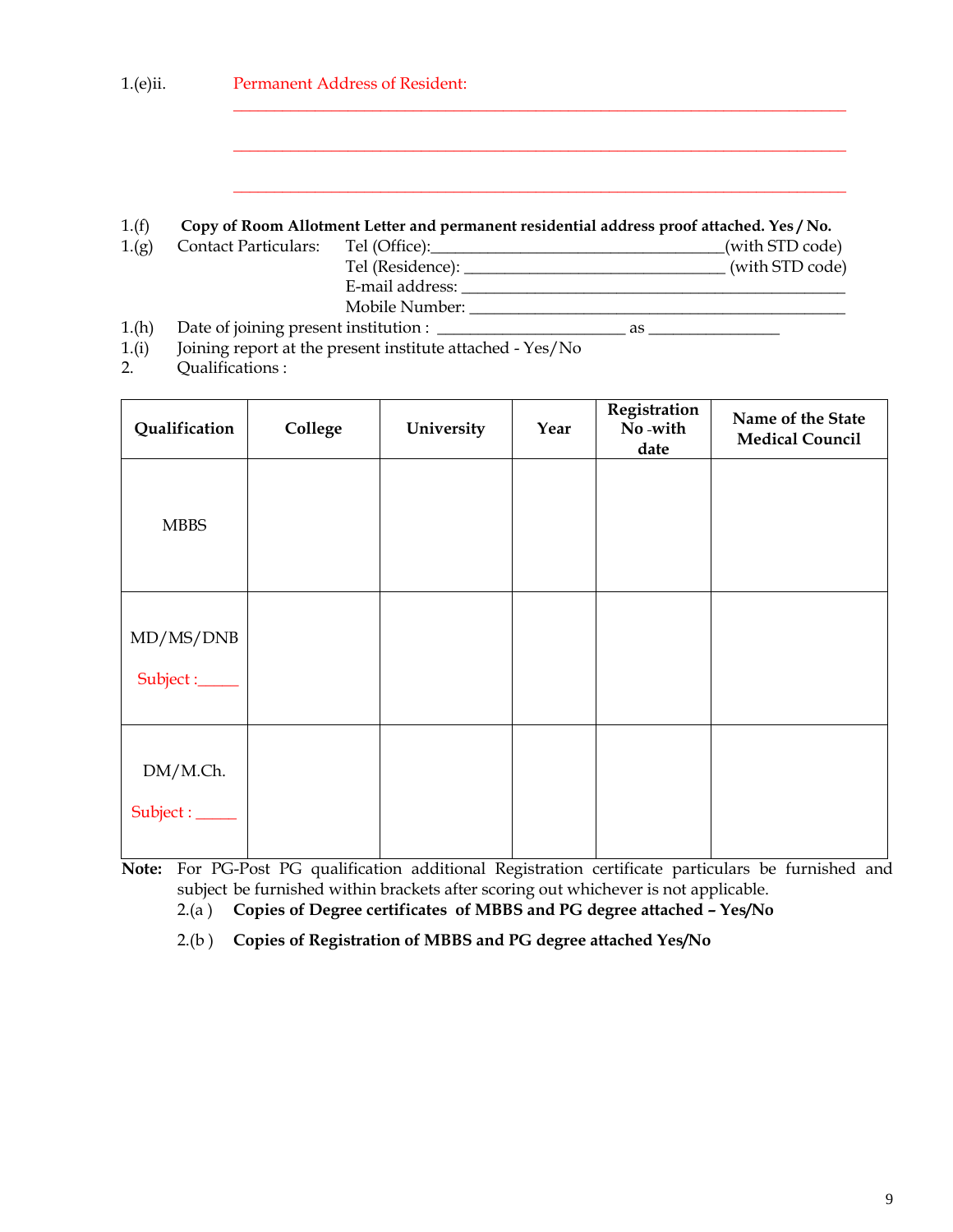3. Details of the teaching experience till date.

| Designation       | Department | Name of<br>Institution | From<br>DD/MM/YY | To<br>DD/MM/YY | Total<br>Experience<br>in years &<br>months |
|-------------------|------------|------------------------|------------------|----------------|---------------------------------------------|
| Junior Resident 1 |            |                        |                  |                |                                             |
| Junior Resident 2 |            |                        |                  |                |                                             |
| Junior Resident 3 |            |                        |                  |                |                                             |
| Senior Resident   |            |                        |                  |                |                                             |

4 .(a ) Before joining present institution I was working at \_\_\_\_\_\_\_\_\_\_\_\_\_\_\_\_\_\_\_\_\_\_\_\_\_\_\_\_\_\_\_\_ as

and relieved on \_\_\_\_\_\_\_\_\_\_\_\_\_\_\_\_\_\_\_\_\_\_\_\_ after

resigning /Transferring /(**Relieving order is enclosed from the previous institution)**.

5. I have drawn total stipend from this college in the current financial year as under.

| Month            | <b>Amount Received</b> |
|------------------|------------------------|
| April 2017       |                        |
| <b>May 2017</b>  |                        |
| <b>June 2017</b> |                        |
| <b>July 2017</b> |                        |
| August 2017      |                        |
| September 2017   |                        |
| October 2017     |                        |
| November 2017    |                        |
| December 2017    |                        |
| January 2018     |                        |
| February 2018    |                        |
| March 2018       |                        |

#### **DECLARATION**

1. I, Dr. \_\_\_\_\_\_\_\_\_\_\_\_\_\_\_\_\_\_\_\_\_\_\_\_\_\_\_\_\_\_\_\_\_ am working as \_\_\_\_\_\_\_\_\_\_\_\_\_\_\_\_\_\_\_\_\_\_\_\_ in the Department of \_\_\_\_\_\_\_\_\_\_\_\_\_\_\_\_\_\_\_\_\_\_\_\_\_ at \_\_\_\_\_\_\_\_\_\_\_\_\_\_\_\_\_\_\_\_\_\_\_\_\_\_\_\_\_ Medical College and do hereby give an undertaking that I am a Full time Regular Resident in \_\_\_\_\_\_\_\_\_\_\_\_\_\_\_\_\_\_\_\_\_\_\_\_\_\_\_\_\_\_\_\_\_\_\_\_\_\_\_, and am staying in Room No. \_\_\_\_\_\_\_\_ in the Residents' Hostel in the college premises.

3. I have not worked at any other medical college/institution or presented myself at any Assessment in the current academic year.

<sup>2.</sup> Further, I state that I am not doing any Private practice or not working in any other hospital also at any time.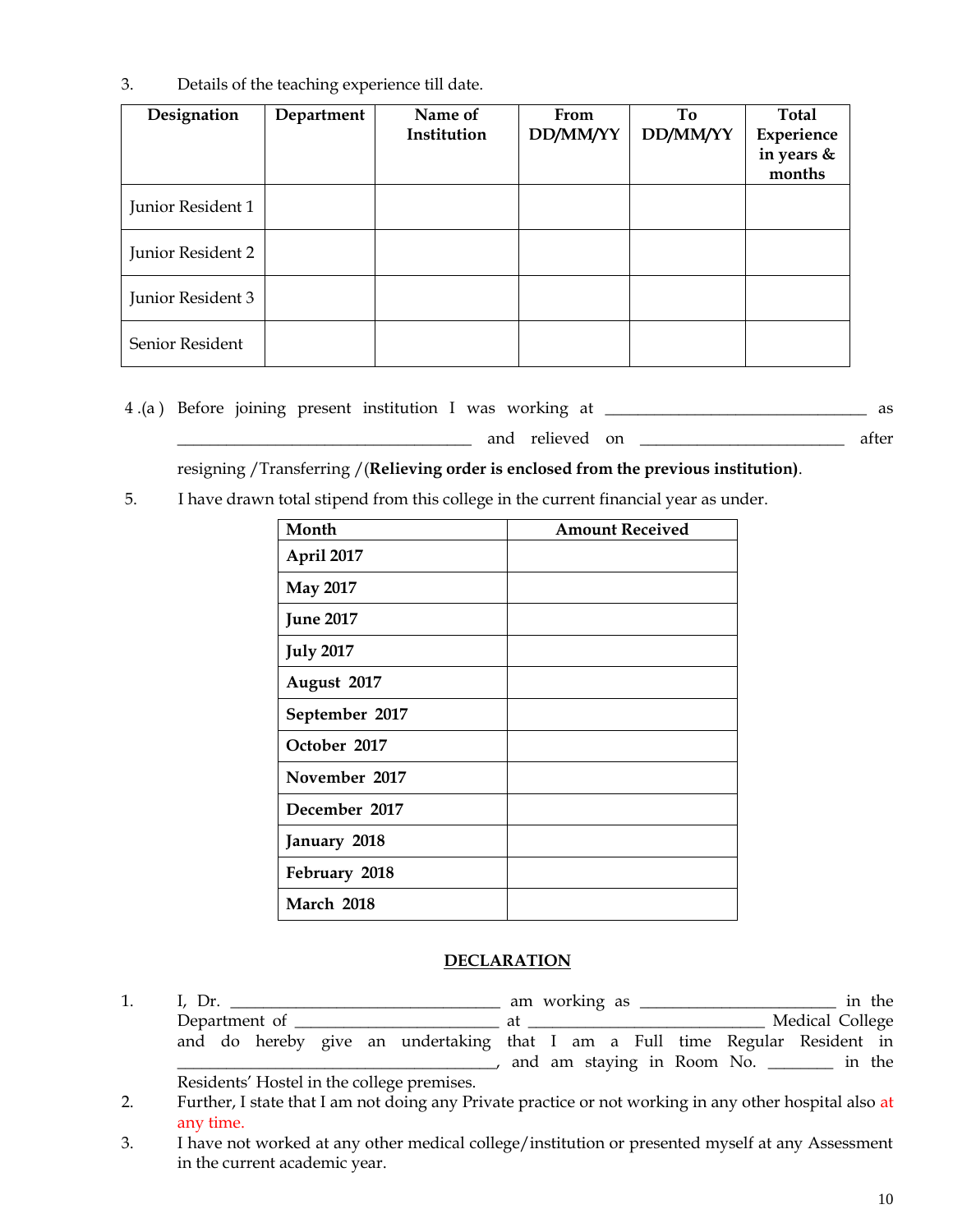4. It is declared that each statement and/or contents of this declaration and /or documents, certificates submitted along with the declaration form, by the undersigned are absolutely true, correct and authentic. In the event of any statement made in this declaration subsequently turning out to be incorrect or false the undersigned has understood and accepted that such misdeclaration in respect to any content of this declaration shall also be treated as a gross misconduct thereby rendering the undersigned liable for necessary disciplinary action (including removal of his name from Indian Medical Register).

#### **SIGNATURE OF THE RESIDENT**

Date<sup>.</sup>

Place:

#### **ENDORSEMENT**

- 1. This endorsement is the certification that the undersigned has satisfied himself /herself about the correctness and veracity of each content of this declaration and endorses the abovementioned declaration as true and correct. **I have verified the certificates/ documents submitted by the candidate with the original certificates/ documents as submitted by the Resident to the institute and with the concerned institute and have found them to be correct and authentic.**
- 2. I also confirm that Dr. \_\_\_\_\_\_\_\_\_\_\_\_\_\_\_\_\_\_\_\_\_\_\_\_\_\_\_\_\_\_\_ is working as full time Regular Resident (i.e. for 24 hours) and is not practicing or carrying out any other activity and is staying in Room No. \_\_\_\_\_\_\_\_\_ of the Residents' Hostel in college premises, since he/she has joined the Institute.
- 3. In the event of this declaration turning out to be either incorrect or any part of this declaration subsequently turning out to be incorrect or false it is understood and accepted that the undersigned shall also be equally responsible besides the declarant himself/herself for any such misdeclaration or misstatement.

Date:

Place: Signed by the HOD Countersigned with stamp by the Director/Dean/Principal